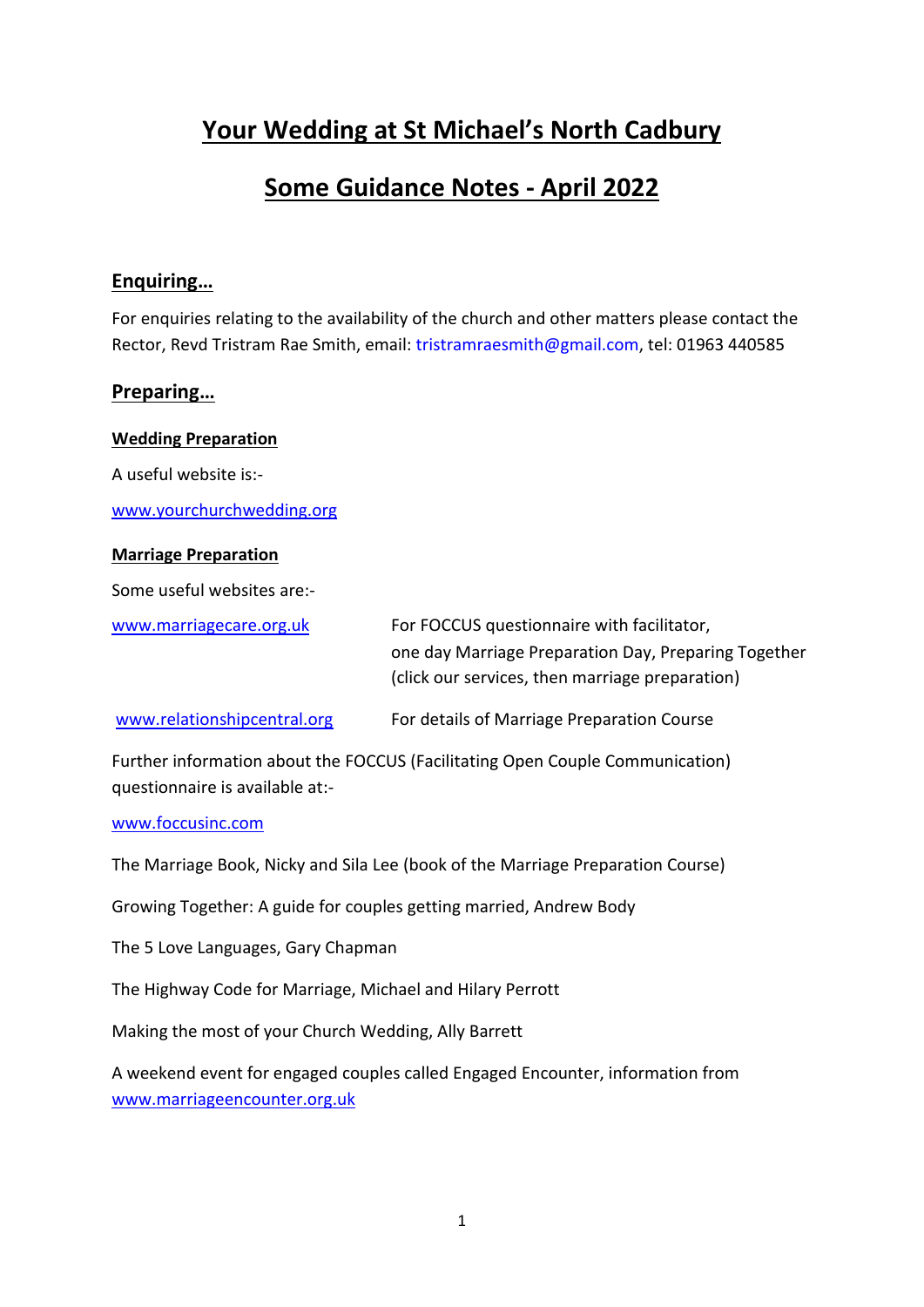## **The Service Itself**

## **Clergy Team**

Weddings at St Michael's are conducted by a team of clergy consisting of Revd Tristram Rae Smith, Rector, Revd Ron Wood, Assistant Priest and Canon Brian McConnel, who is retired but who has permission to officiate at St Michael's. You will be put in touch with whoever is officiating at your service so that this person can guide and prepare you for the wedding service and take it on the day.

## **Participation of Other Ministers**

You may have a friend or a member of the family who is ordained in the Church of England or some other recognised Christian denomination. Current or retired Church of England priests can officiate at your wedding with the approval both of the Rector and of the Diocese. In the case of the Diocese such approval can only be finalised within six months of the proposed wedding. Ministers of other denominations (for instance, Catholics or Methodists) can (again with the approval of the Rector) assist at your wedding, for instance, by leading the prayers, giving the address or by doing one or more readings. However, the officiant in charge of the service needs to be a priest in the Church of England and its overall form needs to be in accordance with an authorised Church of England service.

## **Organists**

We have a number of skilled and experienced organists available to play at weddings and one of these will be allocated to your wedding if you so wish. You will be able to discuss your choice of hymns and music on entry, exit and the signing of the registers with the organist.

Alternatively, you may wish to use your own organists and other musicians and this too is perfectly acceptable.

## **Choir**

There is no resident choir in the parish available for weddings although it is possible that one of our organists Martin Russell (tel: 01963 31607) may be able to arrange for one at a small fee if so requested. The Rector can also advise on other choirs who have sung at weddings in the church in the past although couples will need to contact and make their own arrangements in this respect.

## **Remarriage of Divorcees**

Under certain circumstances it is possible to be remarried in church following a divorce. We follow the Bishops' Guidelines in this respect. Please contact the Rector if you would like further information on this. We are aware that this may well raise sensitive issues and we aim in all circumstances to deal with any enquiries with care and confidentiality.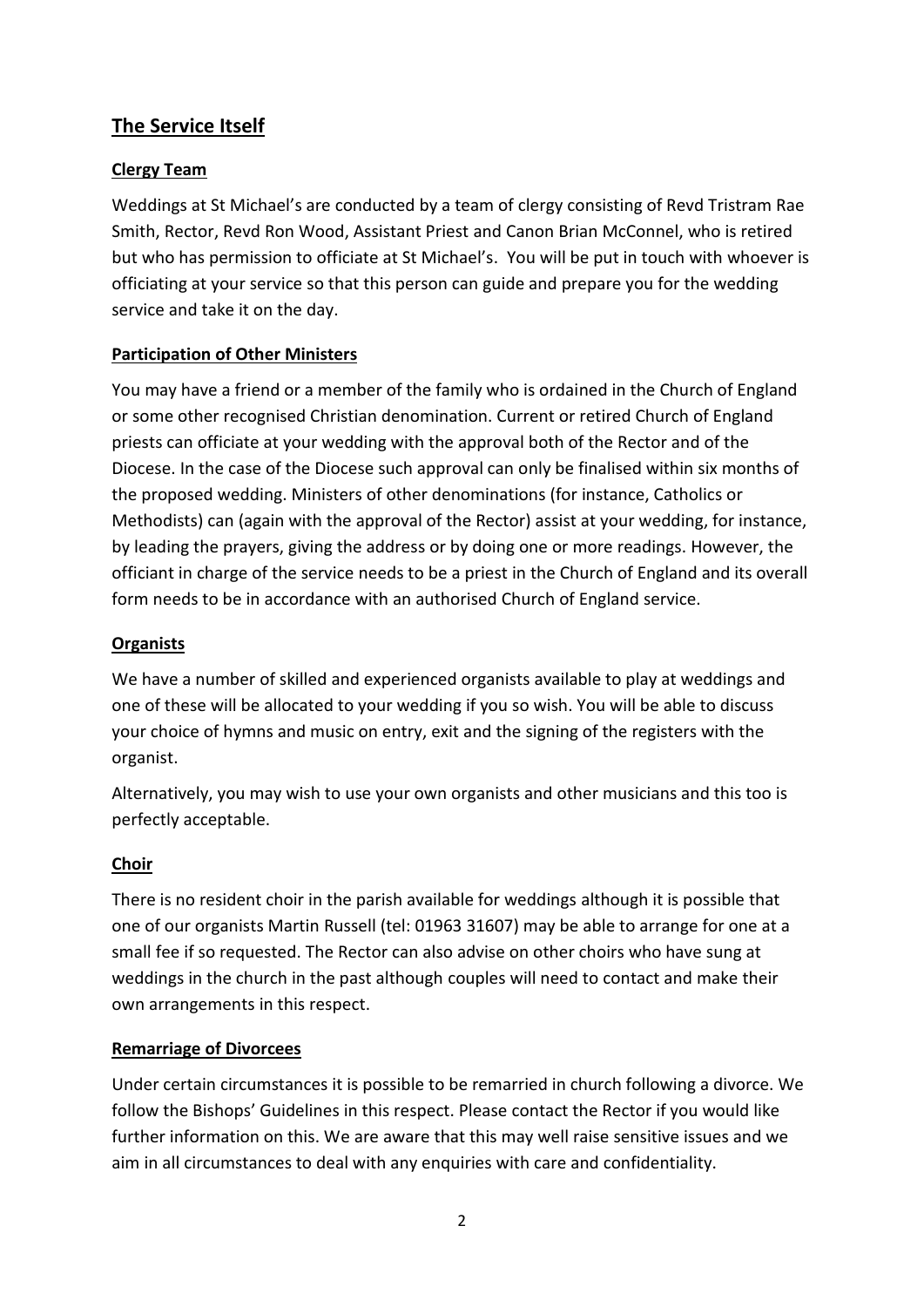## There is a helpful leaflet which can be downloaded from

## <https://www.yourchurchwedding.org/article/marriage-after-divorce/>

This gives some indication of the relevant issues for the purposes of the Bishop's Guidelines.

#### **Wedding Blessings**

You may wish to be married by civil ceremony and subsequently to have your wedding blessed in church. We are happy to explore this option with you. However, we are expected to use services authorised by the Church of England as the basis for any wedding blessing and also to charge the church fees that would normally be charged for a full wedding.

For further information on this subject including information for same sex couples please refer to [www.yourchurchwedding.org](http://www.yourchurchwedding.org/)

## **The Role of the Verger**

You will be allocated a Verger for your wedding. He/she will act as your point of contact in the period immediately running up to the wedding to deal with any practical or logistical questions that arise.

The Verger will attend the wedding rehearsal. He/she will operate the sound system during the wedding itself (see below) and will also support you and your ushers in whatever arrangements may be needed to seat guests at the wedding in the appropriate place.

## **Sound System and Music on CDs**

Because of the size of the church it is necessary to use the sound system in order to ensure that speakers are heard by all. This cannot be done solely through voice projection.

Sometimes couples wish to play CDs for specific items in the wedding service. The sound system which can amplify commercially produced CDs. However, the sound system is not able to amplify satisfactorily either homemade CDs or downloads etc. We would ask therefore that any music that is not live is made available to us in the form of a commercially produced CD.

## **Bellringers**

Subject to availability, we can arrange for bellringers to ring bells either before or after the service. For a small additional fee (see Fees) they are willing to ring both before and after the service.

Owing to the limited number of bellringers, we regret that it is not possible to offer their services for weddings that do not take place in the church i.e. civil ceremonies at North Cadbury Court.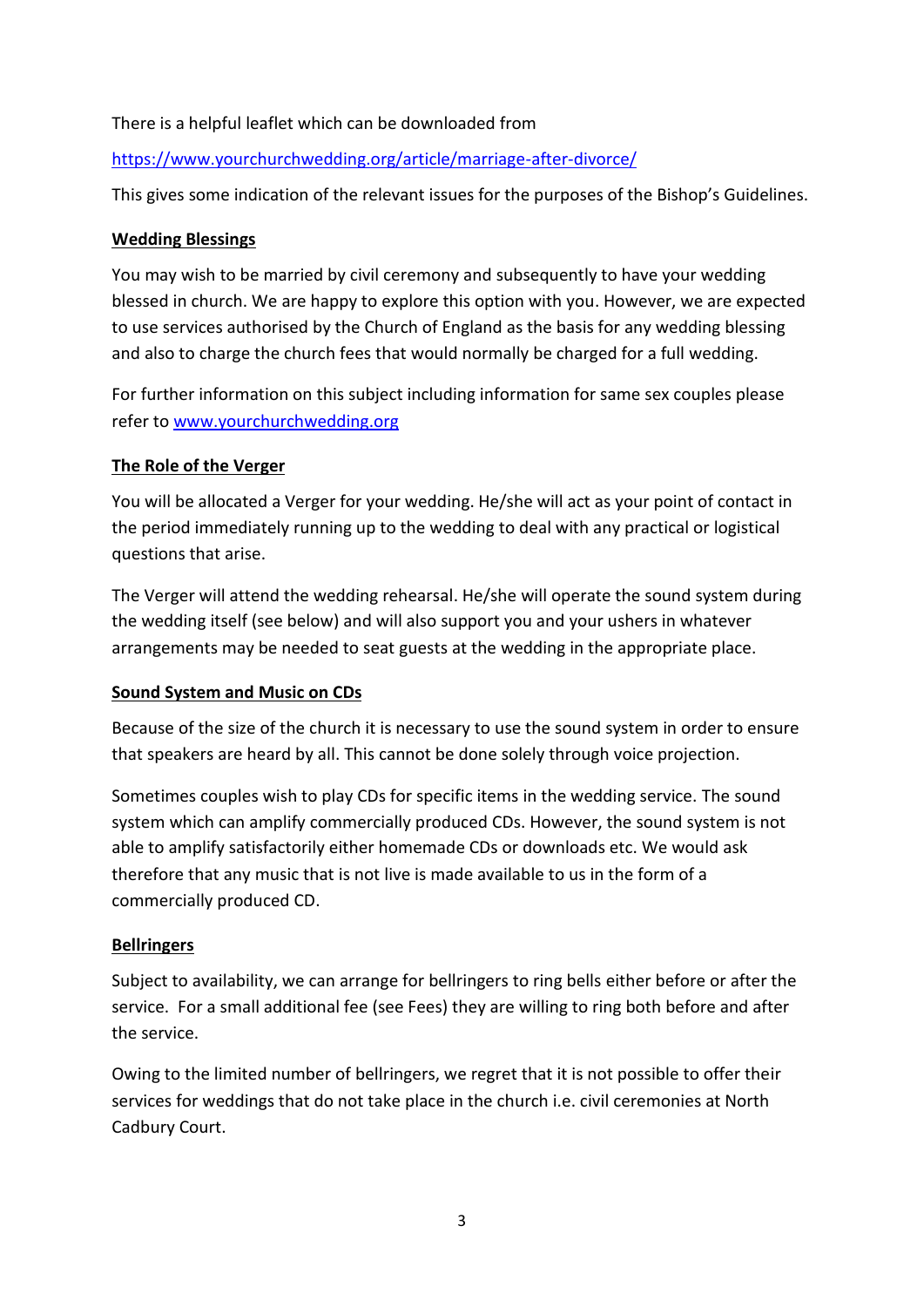## **Flag**

The bellringers have also offered an additional service available on request to couples who wish to have a flag flown from the tower at their wedding. There is a small charge of £20 for this service if you use one of our flags or £10 if you bring your own.

## **Photography**

Official photographers are very welcome and we try to accommodate all reasonable requests with the ground rule of 'unobtrusiveness.' We do ask, however, that guests do not take their own photographs during the service itself as this can prove to be distracting.

## **Video recordings**

If a video recording is required the necessary equipment can be brought in. Any professional musician has the right to charge double their normal fees if they are being recorded. The charge for our organists in these circumstances will increase from £150 to £200.

There are no copyright charges provided that (a) copies of the recording and rights in it are not sold on for profit (b) no more than three copies of the recording are made and (c) no part of the recording is shown in public.

If couples have any doubts as to the possibility of copyright infringement resulting from recordings being made, they are advised to look at the PRS for Music website, [www.prsformusic.com](http://www.prsformusic.com/), to investigate what licence might be needed. One that is recommended by them for weddings is the Limited Manufacture Licence available from £15 upwards. Couples should also raise the question of copyright with their videographer as it may be that they will include copyright protection within the total package which they offer.

## **Christmas and Easter**

As we are sure you will appreciate Christmas and Easter are very busy periods for both clergy and congregations. For this reason, we are unable to accept wedding bookings in the week immediately preceding either Christmas or Easter.

## **Flowers and Decorations**

The Church is happy for you to do your own flowers or to employ a florist and we can suggest names if you need them. Flowers are not permitted on the altar.

There is a high quality permanent flower arrangement in place on the pedestal to the left of the altar. This is not to be moved.

However, couples are welcome to bring in their own pedestals for flowers to be placed either by the chancel steps and/or in front of the south door. In addition decorations may be placed on the pew ends. All these items may be taken to the reception if so desired.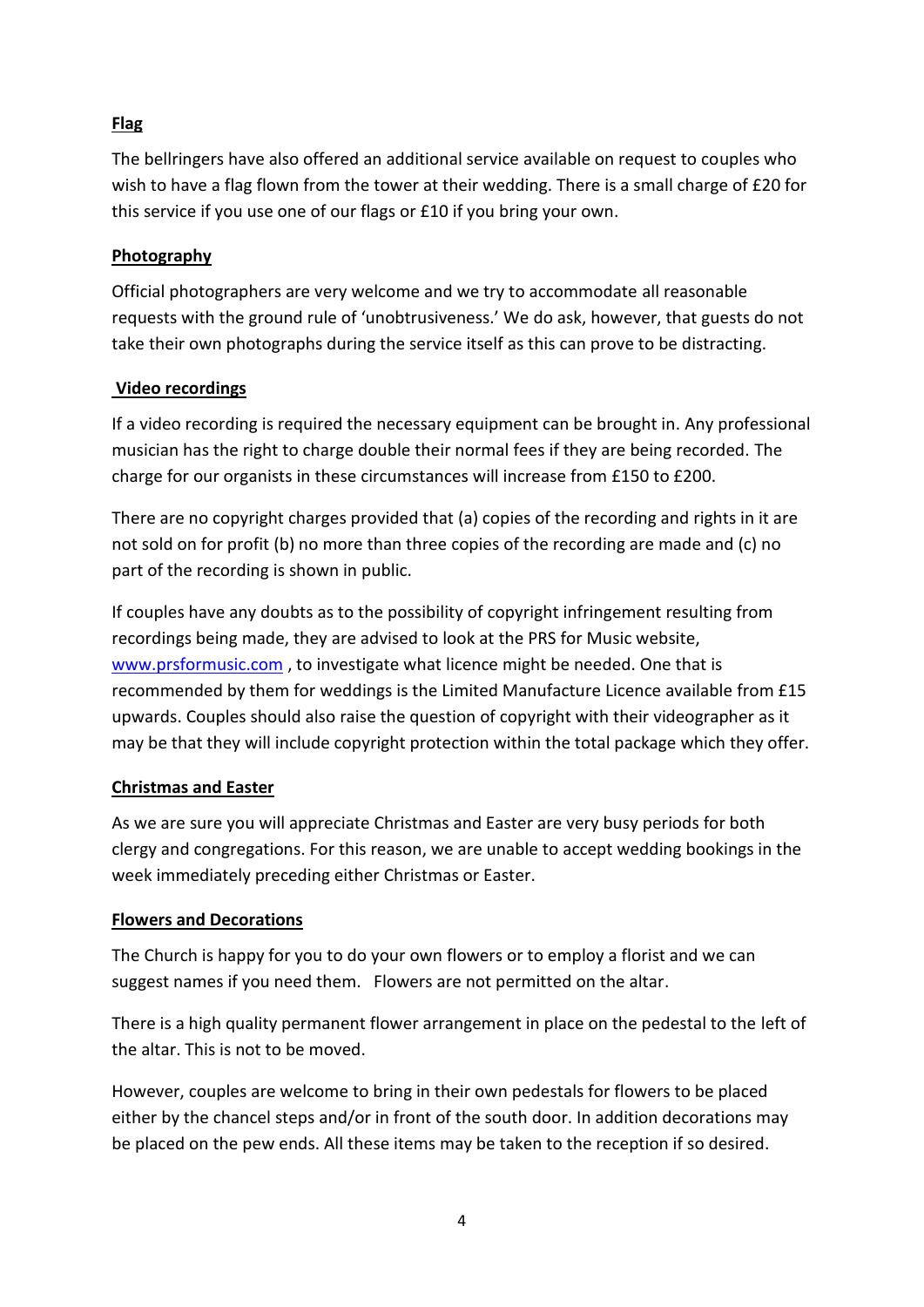Could either you or your florists please contact Mrs Nicky Wilson on 01963 440642 in good time to let her know what flowers and decorations you are intending to place in the church for your wedding. And for any further help or advice, please likewise contact Mrs Wilson.

Please note that in the periods running up to Christmas and Easter (Advent and Lent) only simple flowers are allowed and items relating to these festivals must remain in situ; again Mrs Wilson can advise.

No damage must be done by fixing material to any part of the church and no decorations that would pose a Health and Safety risk are allowed.

The florists on North Cadbury Court's list of suppliers have been informed of this guidance. However, if you are using other florists, perhaps family or friends, please do make sure that they are aware of and follow the procedure set out above.

Every effort will be made to ensure that the church is clean, tidy and welcoming for each wedding. However, weddings are undertaken on the basis that the existing decorations and items in the church are to be accepted as they stand and are not to be moved or removed for the purpose of the wedding.

## **Candles**

There will be two candles on the altar, but for safety reasons no other lighted candles are allowed.

## **Wedding Planners**

We are very happy to work with wedding planners if you choose to use them. However, we would ask that you provide any wedding planner with a copy of this note as soon as possible so that they are aware from the outset of the guidelines within which we operate.

## **Heating Grilles**

The heating system of the church requires the maintenance of open grilles some of which are situated in the central aisle of the church. The position of these grilles should be carefully noted as anyone who will be wearing high heeled or other shoes which could get caught in the grilles is advised to step to one or other side of them. This applies particularly to those taking part in the procession in and out of the church. Covering the grilles is not possible as this can increase any degree of risk.

## **Car Parking**

Where wedding receptions are being held at North Cadbury Court car parking space is provided by the Court.

For other weddings, there is a field on the right as you approach the churchyard through an avenue of trees. This field is made available on these occasions to provide car parking space.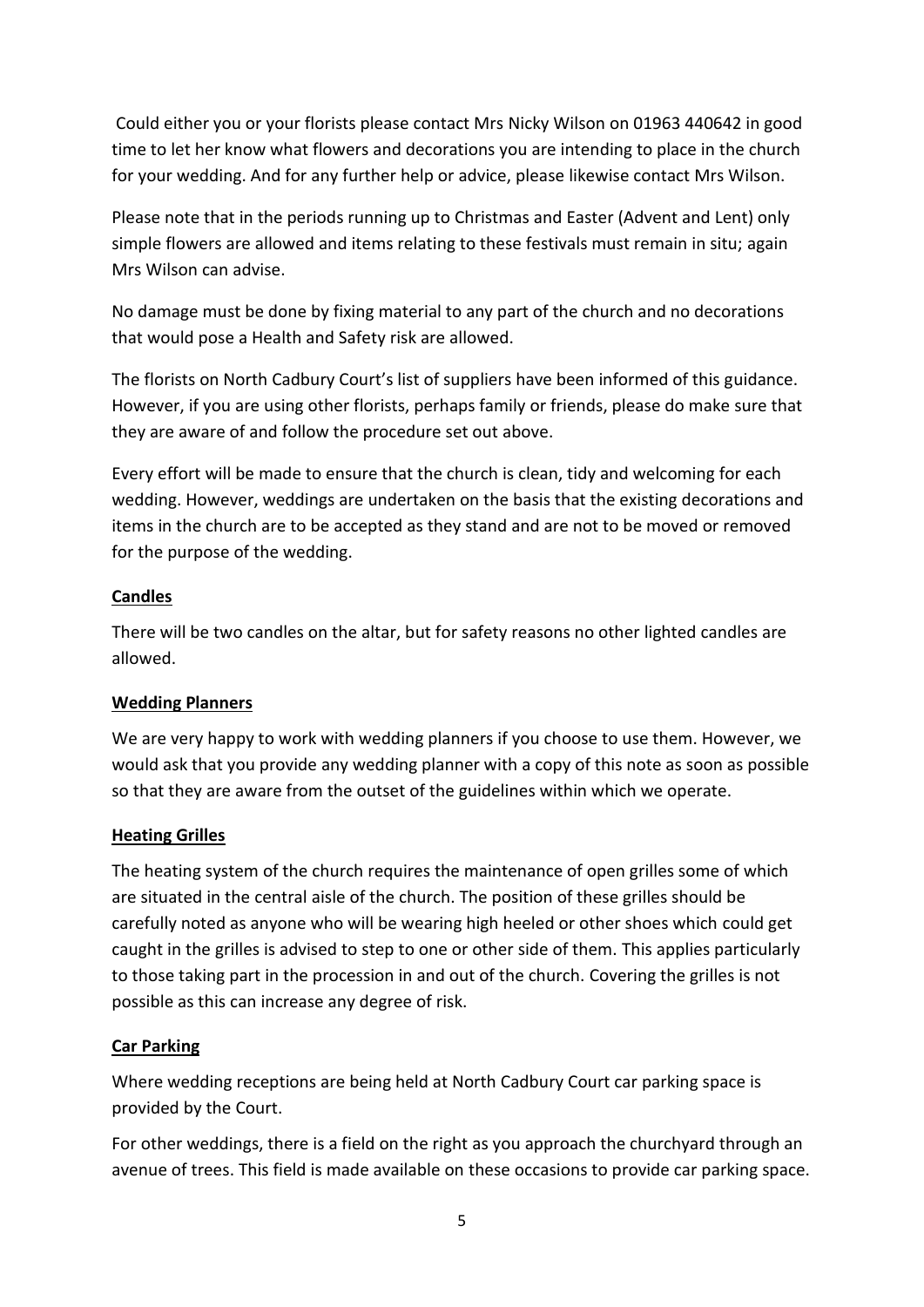However, this facility is for the purpose of attendance at the wedding itself and not to provide parking for subsequent events. Accordingly, it is expected that all cars will leave the field within a reasonable period after the service has ended and any photographs outside the church have been taken. In any event, no cars are to be left in the field overnight.

## **Birds or Animals Participating in Service**

We regret that we do not feel it practical or appropriate to allow the participation of birds or animals in the service - as, for instance, in the use of doves or other birds to deliver the wedding rings during the service. Guide dogs are, however, an exception to this rule.

## **Food and Drink**

Please note that no food or drink will be allowed before, during or after the service. Drinking water can be made available at the back of the church.

## **Confetti**

Biodegradable confetti (for instance, rose petals) may be thrown after the service. However, no confetti of any kind may be thrown in the service itself and within the church because of cleaning issues and the possible impact on the heating system. No paper confetti is permitted at all as this is difficult to clear up and can become unsightly in the churchyard and surrounding area.

Please ensure that all your guests are fully aware of these rules about confetti.

## **Punctuality**

Please do ensure that as far as possible that everyone turns up punctually for both the wedding rehearsal (which usually takes place a day or so before) and the wedding itself. The verger, musicians, bellringers and officiant are all affected by any major delays to the start of either the rehearsal or the wedding. In addition, goodwill from neighbours can be forfeited if major timing issues arise. We do appreciate, however, that sometimes despite everyone's best attempts last minute problems can arise and can cause unavoidable delay. Please inform either the officiant or the verger of any such issues as soon as they become known to you.

## **Dates**

The date and the time that you have booked will be reserved for you. In the event of our receiving another wedding enquiry for the same date, we will only offer times at least two hours before or two hours after the time reserved for your wedding.

If two weddings are booked on the same date a two hour minimum 'buffer' should be sufficient at a practical level provided the first wedding begins promptly. However, issues can arise concerning the provision of flowers for both weddings. The simplest solution to this is for couples to share the flowers or alternatively for them to come to some other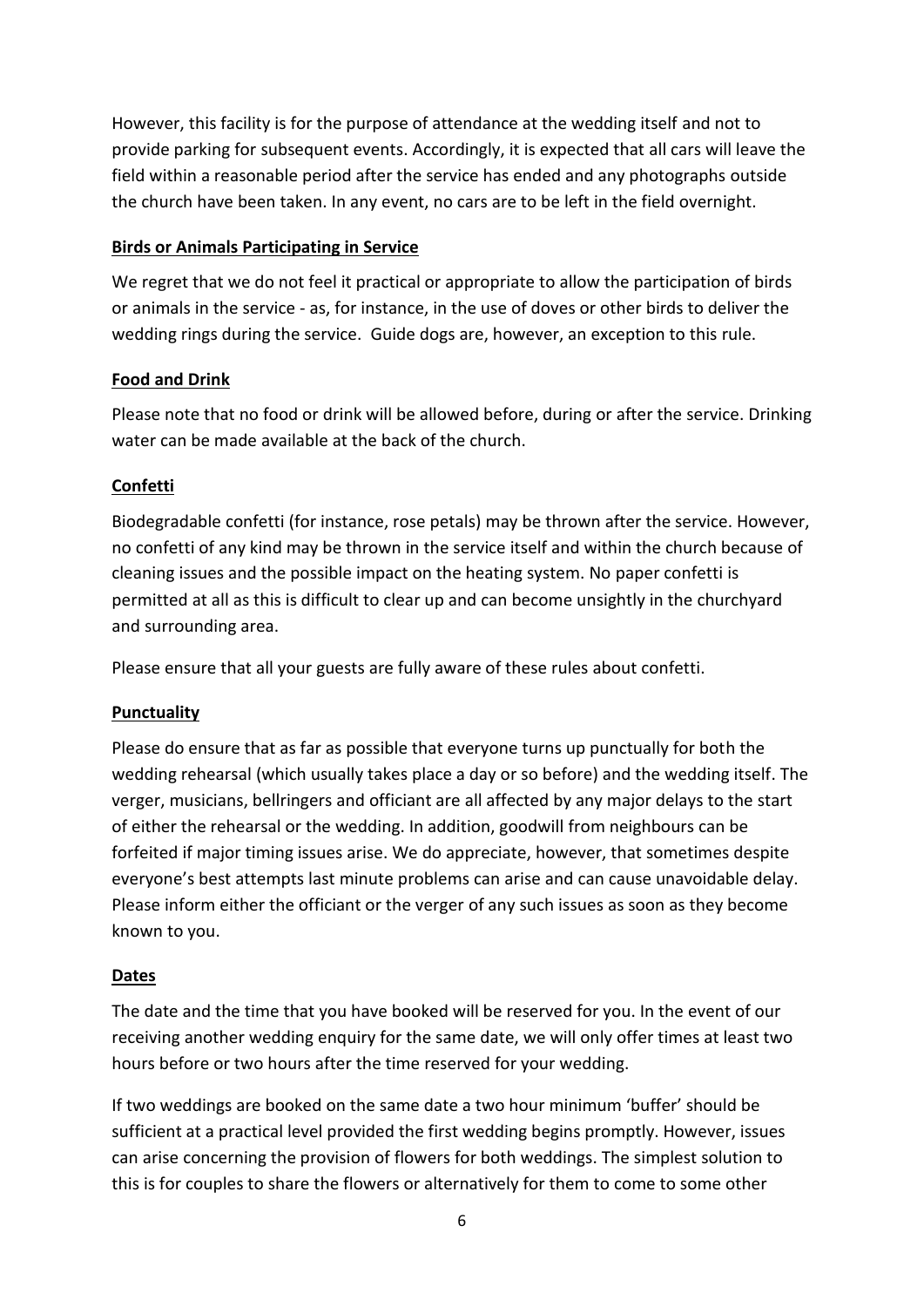mutually agreed arrangement. If this is not possible then priority will be given to the flower arrangements of the first couple to book on the principle of 'first come, first served.'

If you find that you need to change the time of your wedding that you have reserved please **give us as much advance warning as possible**. The Rector, the officiant at your wedding (if this is not the Rector), the verger, musicians and bellringers will all need to know about the change of time. With notice of more than a month before the wedding such changes of time can normally be accommodated.

An important exception to this rule is where more than one wedding has been booked for the same day. In these circumstances both couples will have been asked to confirm and agree their times so as to ensure that the two hour minimum 'buffer' is in place. Accordingly, subsequent changes to the time of the wedding will only be allowed with the consent of the other couple involved.

## **Timing Issues in Relation to Civil Weddings at North Cadbury Court**

These issues are relevant where the church is to be booked for a wedding on a day when there is to be a civil wedding at North Cadbury Court. We will advise you as soon as possible if this is the case.

If both church and civil wedding begin at exactly the same time severe confusion and logistical issues will result and this is a scenario which should be avoided if at all possible. Both sets of guests will be using the same driveway which leads to both church and the Court.

Even a half hour time difference either way presents various difficulties. Church bells may interfere with the civil wedding and there will be confusion among the guests knowing where to park and which location they are going to for their wedding.

A church wedding taking place an hour later than the civil wedding is feasible in terms of logistics. A church wedding taking place an hour earlier than the civil wedding still presents problems as the departure of the church congregation could coincide with the arrival of the guests for the civil wedding. So in this case it would be advisable for a church wedding to take place, say, 1 ½ hours earlier than the civil wedding.

## **The Legal Side**

The most important reason for getting married in church is of course spiritual and both in your preparations and the service itself we want to help you to realise and enjoy the full significance of this. Nevertheless, there is also a legal aspect which we need to observe and to get right.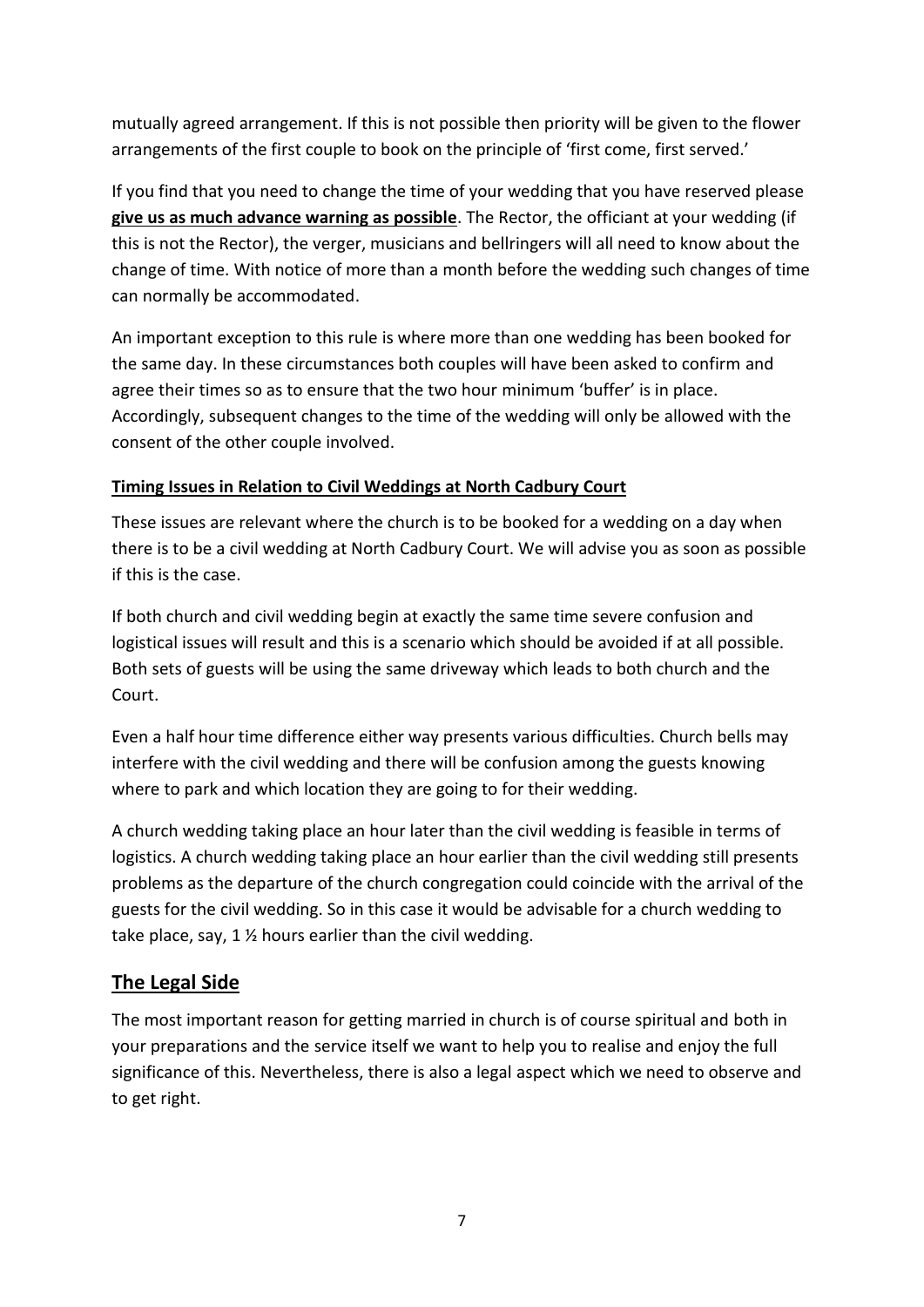As with most of the law, unusual circumstances can give rise to further complexity and so the Rector will be happy to give further guidance as and when this is needed. But the main provisions are summarised below.

## **Six Months Public Worship**

Anyone who lives in the Parish or who has certain types of personal or family connection with the Parish is entitled to be married at St Michael's. For more information on the types of connection that carry such an entitlement please see

<https://www.yourchurchwedding.org/article/finding-a-church/>

If you have no such personal or family connection then it will be necessary for you to attend public worship regularly in the Parish for a period of 6 months ending at least one month before your wedding.

The purpose of this is for you to establish a Qualifying Connection with the Parish which then gives you the legal right to be married at St Michael's. Without such a Connection we are not able to conduct your wedding.

We interpret regular public worship as meaning at least a monthly attendance over the 6 month period.

It is best for you to check with us what the Sunday services may be if you are planning to visit on a particular Sunday or alternatively to send us a schedule in advance of the dates on which you intend to visit. This will enable us to advise you on which service to go to. An advance email of your plans also enables us to keep an accurate record of your pattern of attendance.

For information our current monthly service schedule in the morning for the parish is:-

| $1st$ Sunday           | 11 am Group Service at St Michael's                        |
|------------------------|------------------------------------------------------------|
| 2 <sup>nd</sup> Sunday | 9.30 am Communion at Galhampton (a daughter church nearby) |
| 3 <sup>rd</sup> Sunday | 11 am Sunday Worship at St Michael's                       |
| 4 <sup>th</sup> Sunday | 11 am Communion at St Michael's                            |
| 5 <sup>th</sup> Sunday | Please ask us for advice on this                           |

## **Banns**

Banns is the formal giving of a notice in church concerning your forthcoming wedding. It gives people an opportunity to raise any **lega**l (i.e. not personal) objections to the marriage. A similar opportunity is given in the marriage service itself. Banns need to be properly read in order for your wedding to take place legally unless you are to be married by Licence or by Superintendent Registrar's Certificate ('SRC').

We will arrange for the reading of banns here but if one or both of you are resident outside the parish then banns also need to be read in the parish in which you are resident. For this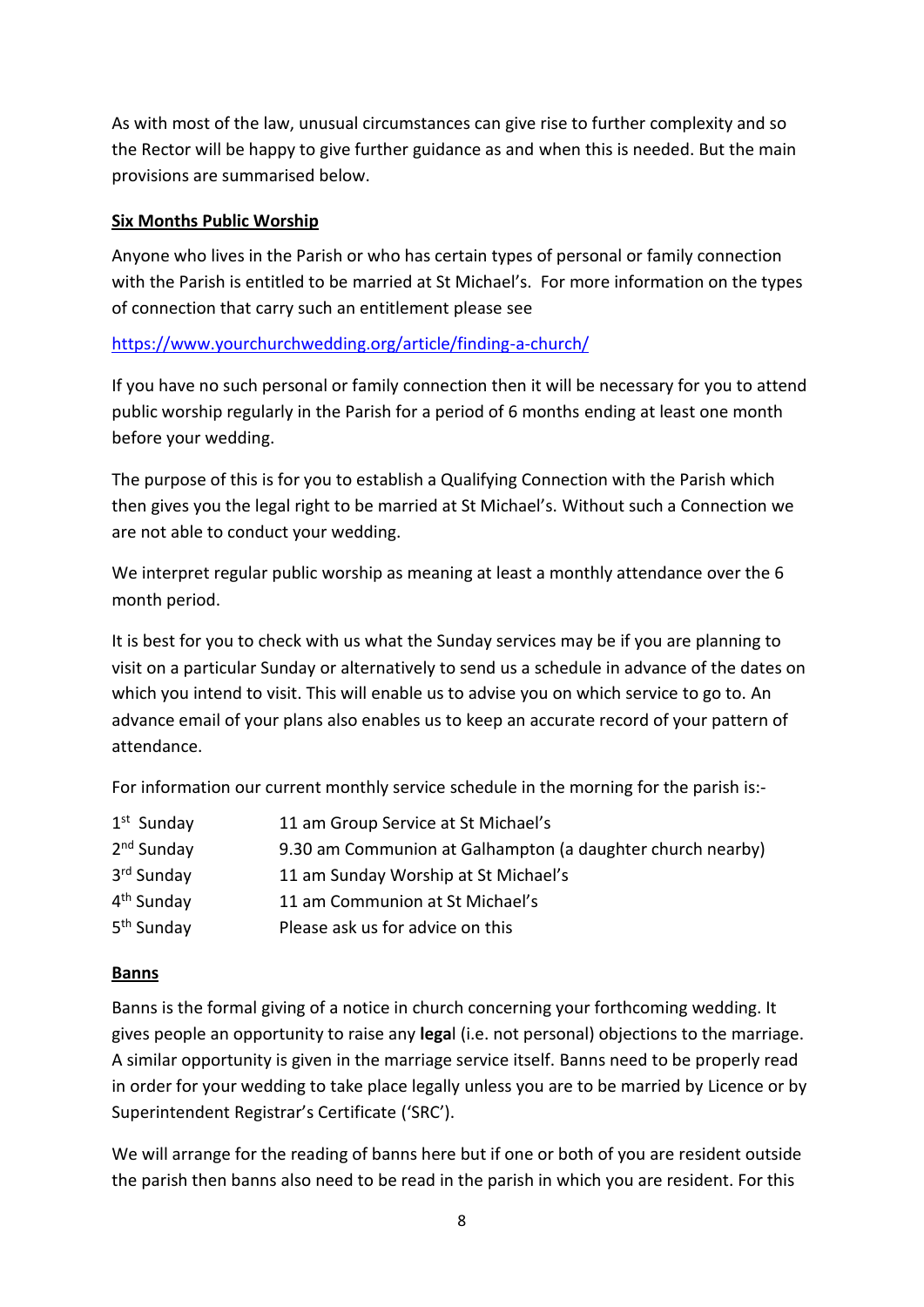purpose you will need to approach your local Church of England parish church and make the necessary arrangements. There will be a small fee payable to your local parish church and they will produce a certificate as evidence that banns have been properly read there. Banns need to be read three times and within three months of the wedding. It is **most** important that you make contact with your local parish church and arrange for banns to be read there as otherwise it is impossible from a legal point of view to perform the wedding. There is a website [www.achurchnearyou.com](http://www.achurchnearyou.com/) which on submitting your postcode can advise you of the identity of your local parish church.

We will normally start reading banns on the first Sunday of the month before your wedding is due to take place. So, for instance, if your wedding takes place in June, banns would start to be read from the first Sunday in May. It is essential that by the time banns begin to be read you have obtained your Qualifying Connection. In effect, this means that attendance will need to begin at least seven months before the wedding.

For those who are not resident in this country or where one or other of the couple are not UK nationals or do not have settled status banns cannot be read as the legal preliminary to the wedding and special rules apply. These are set out below.

## **Marriages which Involve Non UK Nationals (other than Irish Citizens)**

First of all please note that these rules have changed as regards European Economic Area ('EEA') citizens as from  $1<sup>st</sup>$  July 2021.

If a proposed UK marriage involves one or more EEA citizens and if he/she/they do not hold a Settled or Pre-Settled Status under the Brexit EU Settlement Scheme it is no longer possible either to read banns or to apply for a Bishop's Licence as the necessary legal preliminary to the marriage. Instead the couple must apply for an SRC. This procedure will be exactly the same as has applied since 2<sup>nd</sup> March 2015 for non UK nationals from other countries such as the USA, Canada and Australia.

The only exception to this rule is for Irish citizens who will be free on residence in the UK to be married after banns or by Licence.

An SRC needs to be issued by a civil Registry Office. The couple need to arrange with the Registry Office in the district where one or both of them are resident to give notice of their entitlement and intention to marry at St Michael's. Following the giving of this notice there is a 28 day waiting period before an SRC can be issued. This waiting period can be extended to 70 days if there is a suspicion of a sham marriage.

When approaching the Registry Office it is understood that couples will need a letter from ourselves to confirm that the church is happy to conduct this wedding. Once we have had an initial meeting and agreed in principle that the wedding can go ahead we are happy to supply such a letter. However, we understand that the Registry Office will require us in this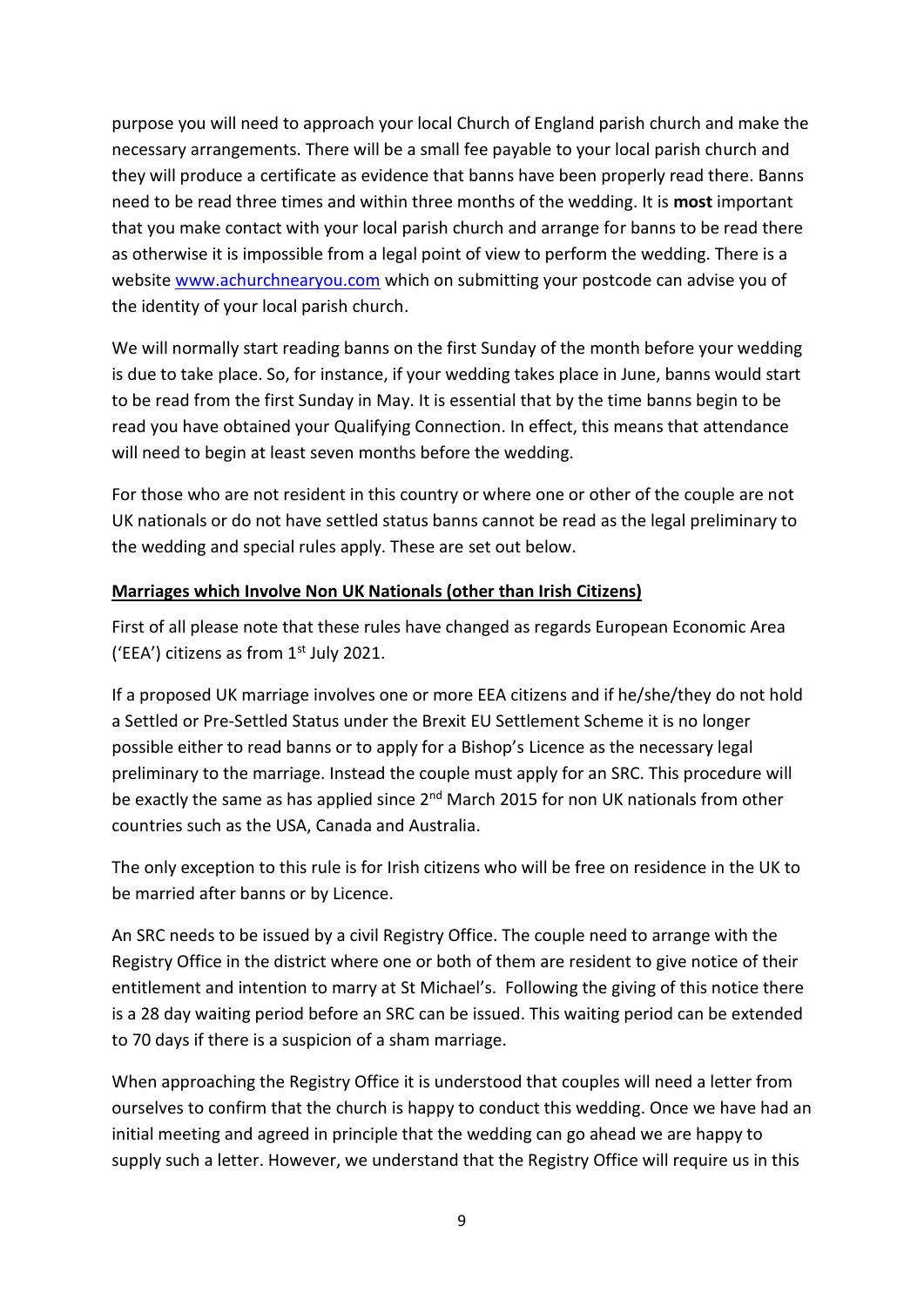letter to confirm that the Qualifying Connection has been obtained. So it is advisable to obtain the Qualifying Connection as soon as possible so that when the appointment with the Register Office is made all the necessary confirmations can be given.

It may also be advisable to let the Registry Office know that the wedding will be a church one as we understand that designated staff at the Registry Office are required in order to deal with church weddings.

## **Marriage of Those Not Currently Resident in England and Wales**

Some complications can arise where couples are resident in parts of the United Kingdom other than England and Wales. In these circumstances we would ask the Diocesan Registry for their advice as to whether banns can be read or whether it is necessary to apply for a Bishop's Licence.

Where couples are resident outside the United Kingdom it is not possible to read banns. It is possible to apply for a Bishop's Licence if both are UK and/or Irish citizens. The Rector is a Surrogate for the purpose of swearing the Affidavit which is necessary as a preliminary to the issue of a Bishop's Licence. So the couple can make an appointment with him for this purpose. Otherwise personal attendance at the Diocesan Registry in Wells is needed.

Where one of both of the non-resident couples are not citizens either of the UK or of Ireland they will need to apply for an SRC just as they would if they were resident in England and Wales.

For this purpose the couple will need to be resident in England or Wales for the minimum residence period (seven clear days not counting the day of arrival) before giving notice of their marriage at the Registry Office of the district where they have been residing. A waiting period then follows as explained above. The couple do not need to continue to be resident during the waiting period but do need to be available for interview if called upon.

If the couple already have a Qualifying Connection with St Michael's their pre-notice residence period can be anywhere in England or Wales. However, if there is no pre-existing Qualifying Connection then residence must be within the parish of St Michael's/Camelot Group of Parishes. The issue of the SRC on this basis will then entitle the couple to be married at St Michael's.

## **Identity**

Because of these rules it is important for us to check formally the identity of couples to determine whether or not they are UK or Irish nationals and hence what legal preliminaries are needed for the wedding. For this purpose it will be necessary for us to see some appropriate evidence of identity such as passports and a recent utility bill or other evidence of address.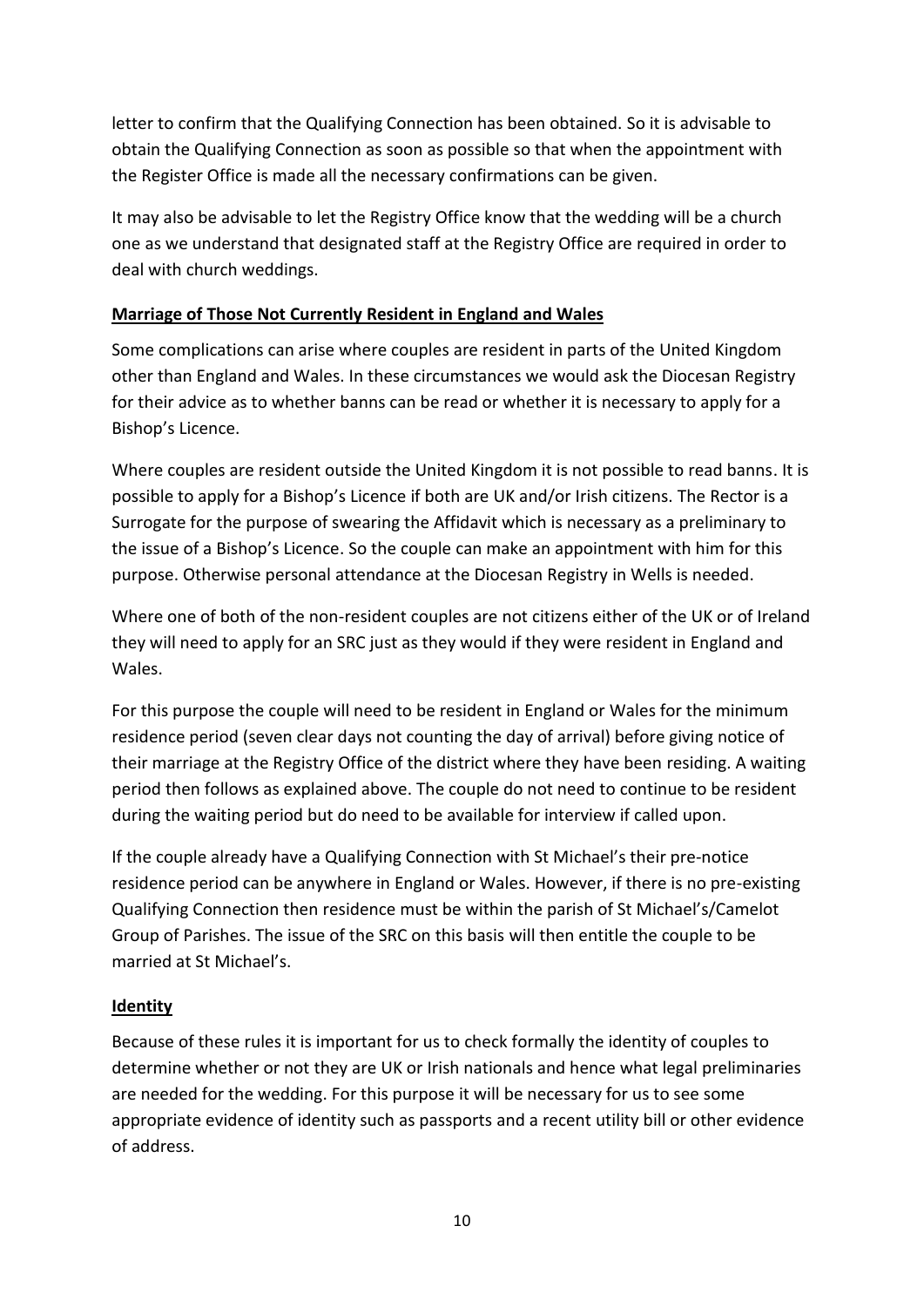Where banns are to be read for EEA citizens on the basis that they have Settled or Pre-Settled Status under the EU Settlement Scheme it will be necessary to check this Status. The way that this is done is to supply to us a government Code in this respect together with full names and date of birth.

## **Fees**

Fees for conducting the marriage service itself, reading the banns and producing a marriage certificate are fixed nationally by the Church of England and revised each year usually by an amount equivalent to inflation.

In addition, there are a number of optional extra fees to cover additional services provided by the local church. In our context, these cover items such as heating and the services of an organist, bellringers and verger.

Not all of these fees will necessarily be applicable to your circumstances. You may, for instance, wish to provide your own musicians or not to have the bells rung. And in warmer weather it is unlikely that heating will be needed. We would, however, strongly recommend that you do have a trained member of the church to act as a verger for your wedding. He or she will attend the wedding rehearsal and the wedding itself and deal with any practical queries and arrangements that might arise. These include operating the sound system which is required by the acoustics of the church (other than for very small services). In our experience, it is difficult if not impossible for your own ushers to fulfil these responsibilities and, in particular, for insurance reasons the sound system needs to be operated by trained people.

Because the fees set by the Church of England are revised each year, it is not possible to provide you with a formal breakdown and schedule of fees at this stage. When this does become possible we will send you such a schedule. Our preferred method of payment is by BACS (or failing that cheque) to be paid fourteen days in advance of the wedding.

However, for budget purposes, we recognise that it is likely to be helpful at this stage to have a general indication of the amount of the fees. So we offer the figures given below on this basis but please note that they cannot and are not intended to be the final figures:-

## *Church of England fees (2022 rates)*

| For marriage service in church                           | 480   |
|----------------------------------------------------------|-------|
| For reading banns here                                   | -32 · |
| For reading banns in home parish and issuing certificate | 48    |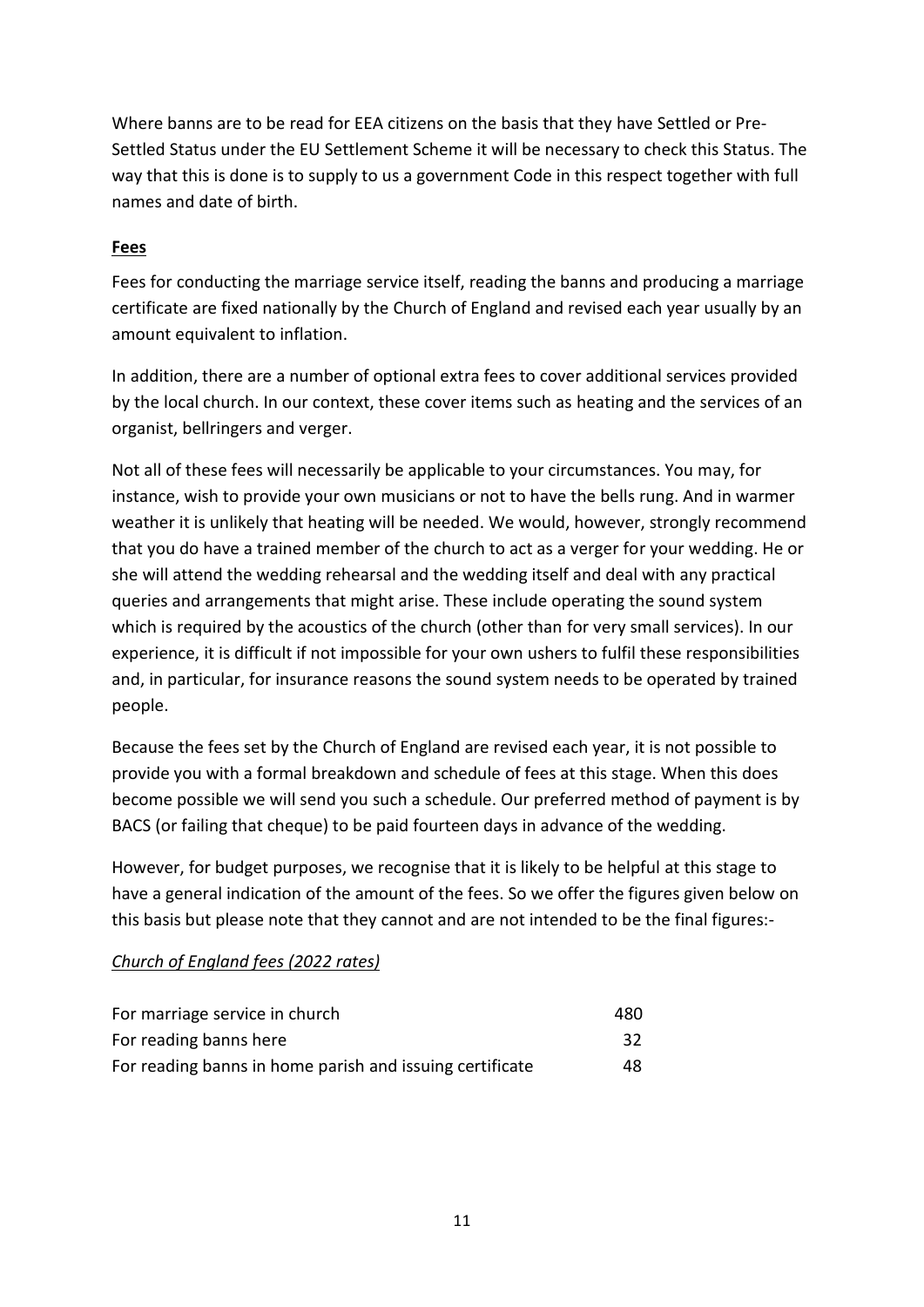## *Optional extras*

| Heating (if required) | 100                       |
|-----------------------|---------------------------|
| Organist              | 150 (or 200) <sup>1</sup> |
| <b>Bellringers</b>    | 180 <sup>2</sup>          |
| Verger                | 100                       |

In relation to the church fees (these will include the bellringers and verger's portion for onward transmission to them) the BACS details are as follows:-

| <b>Account Name:-</b> | PCC of North Cadbury |
|-----------------------|----------------------|
| Account No:-          | 68682565             |
| Sort Code:-           | 60-04-33             |

Please add the reference Marriage/Name. This will enable us to trace the payment.

If a BACS transfer is not possible we will accept cheques for the church fees to be sent by post to the Camelot Parishes Office, 6, The Close, North Cadbury, Yeovil, BA22 7DX and to arrive fourteen days before the date of the wedding.

The organist should be paid by BACS/cheque and the relevant details for this will be given in due course on the fees schedule.

## **Changes to Marriage Registration and the issue of Marriage Certificates**

As from the 4<sup>th</sup> May 2021, the system of Marriage Registration and the issue of Marriage Certificates has changed.

Marriage Registers are no longer held by the church nor can the church issue Marriage Certificates.

Instead, if a Marriage takes place after banns or a Bishop's Licence we will prepare a Marriage Document based on information and instructions provided by you. This Marriage Document will then be signed at the service by the couple, the minister who is officiating and at least two witnesses.

If a Marriage takes place after an SRC a Marriage Schedule is issued by the local Registry Office and normally sent direct to you for onward presentation to us. Likewise this Schedule will need to be signed at the service.

Following the Marriage we will send the Marriage Document/Schedule to Yeovil Registry Office. Once this has been received by them and the details entered onto the electronic

 $1$  The higher rate applies when the organist is being video recorded.

<sup>&</sup>lt;sup>2</sup> The bells may be rung either before and after the service or on simply one of these occasions. This is the couple's choice but in any event the fees are the same. There are six bells so the charges reflect £30 per bellringer.